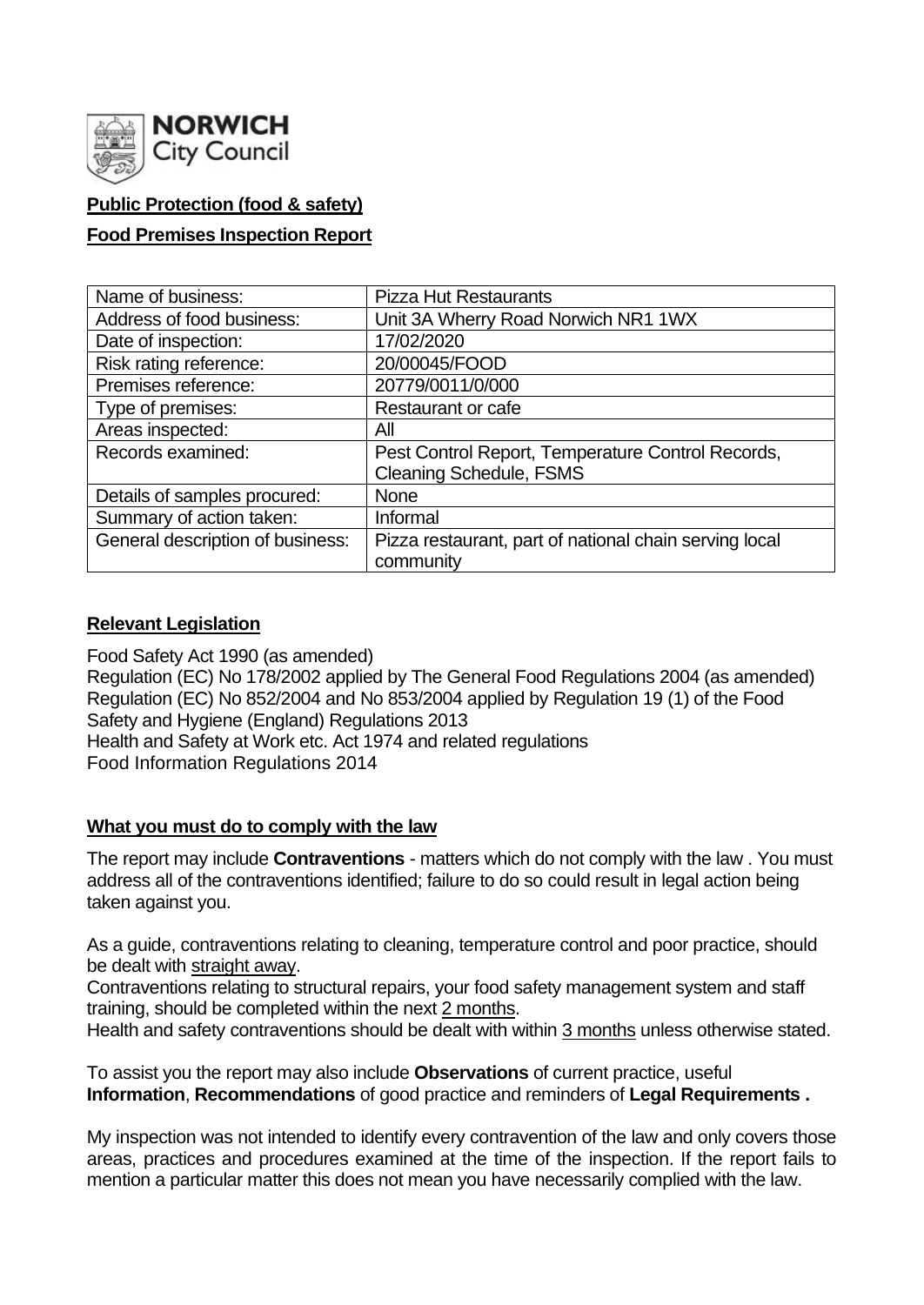# **FOOD SAFETY**

### **How we calculate your Food Hygiene Rating:**

The food safety section has been divided into the three areas which you are scored against for the hygiene rating: 1. food hygiene and safety procedures, 2. structural requirements and 3. confidence in management/control procedures. Each section begins with a summary of what was observed and the score you have been given. Details of how these scores combine to produce your overall food hygiene rating are shown in the table.

| <b>Compliance Area</b>                     |          |    |                | <b>You Score</b> |           |    |           |    |                 |  |
|--------------------------------------------|----------|----|----------------|------------------|-----------|----|-----------|----|-----------------|--|
| Food Hygiene and Safety                    |          |    |                | $\overline{0}$   | 5         | 10 | 15        | 20 | 25              |  |
| <b>Structure and Cleaning</b>              |          |    |                | $\overline{0}$   | 5         | 10 | 15        | 20 | 25 <sub>1</sub> |  |
| Confidence in management & control systems |          |    | $\overline{0}$ | 5.               | 10        | 15 | 20        | 30 |                 |  |
|                                            |          |    |                |                  |           |    |           |    |                 |  |
| <b>Your Total score</b>                    | $0 - 15$ | 20 | $25 - 30$      |                  | $35 - 40$ |    | $45 - 50$ |    | > 50            |  |
| <b>Your Worst score</b>                    | 5        | 10 | 10             |                  | 15        |    | 20        |    |                 |  |
|                                            |          |    |                |                  |           |    |           |    |                 |  |
| <b>Your Rating is</b>                      | 5        | 4  |                | 3                | 2         |    |           |    | $\Omega$        |  |

Your Food Hygiene Rating is 4 - a good standard



# **1. Food Hygiene and Safety**

Food hygiene standards are high. You demonstrated a very good standard of compliance with legal requirements. You have safe food handling practices and procedures and all the necessary control measures to prevent cross-contamination are in place. Some minor contraventions require your attention. **(Score 5)**

## Contamination risks

**Contravention** The following exposed ready-to-eat food and or its packaging to the risk of cross-contamination with foodborne bacteria from raw meat or unwashed fruits and vegetables:

- small flies were seen circulating in the wash up area
- an insectocutor was sited above food equipment in upstairs kitchen

#### Personal Hygiene

**Observation** I was pleased to see that standards of personal hygiene were high.

Temperature Control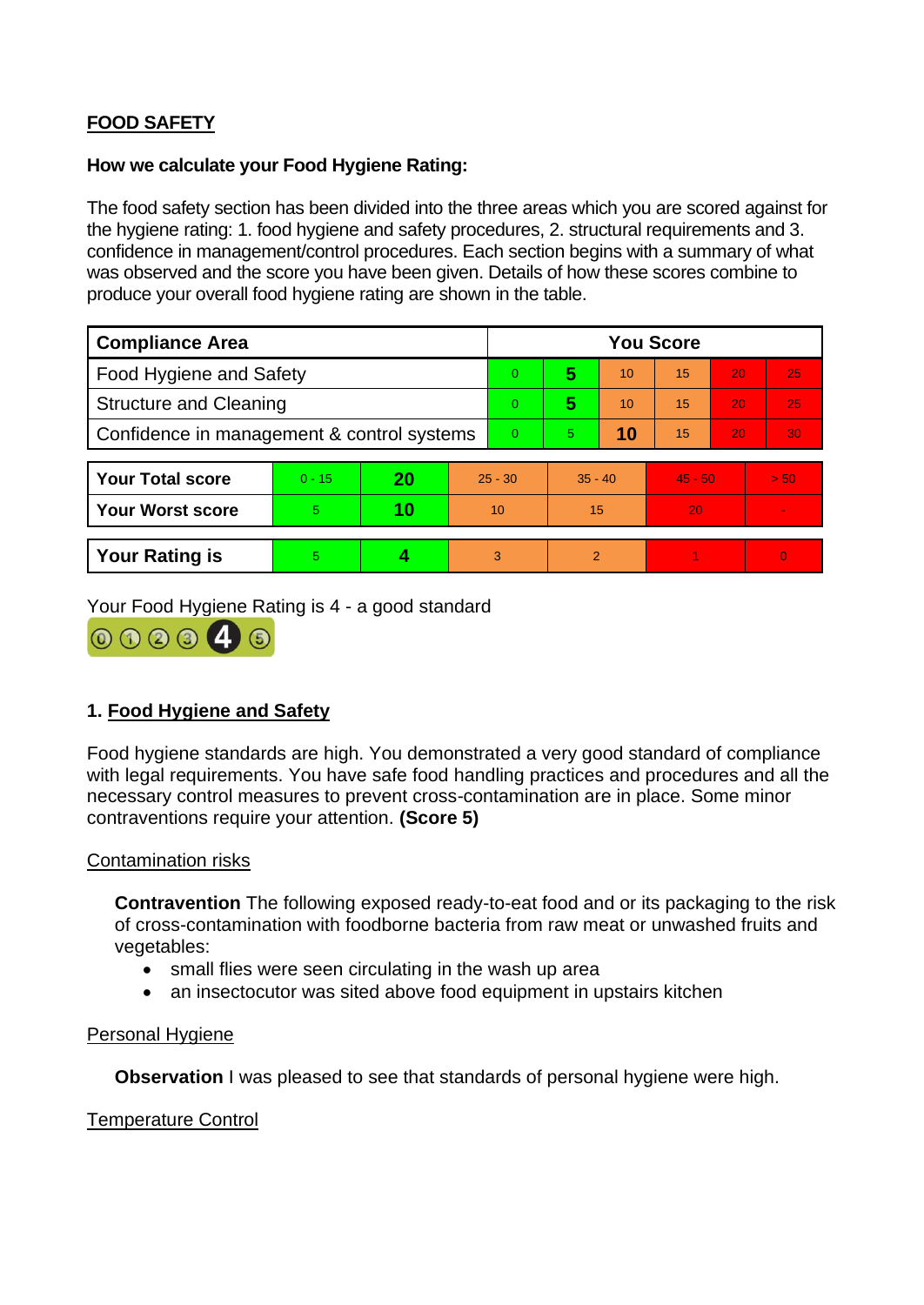**Contravention** The following evidence indicated there was a risk of bacteria growing on food:

• cold foods to be placed in salad bar were being stored above 8°C

# **2. Structure and Cleaning**

The structure facilities and standard of cleaning and maintenance are all of a good standard and only minor repairs and/or improvements are required. Pest control and waste disposal provisions are adequate. The minor contraventions require your attention. **(Score 5)**

# Cleaning of Structure

**Contravention** The following items were dirty and require more frequent and thorough cleaning:

- floor/wall junctions
- around equipment feet
- behind and under equipment

## **Maintenance**

**Contravention** The following had not been suitably maintained and must be repaired or replaced:

• rust seen to the exterior surface of walk-in fridge in upstairs main kitchen

**Observation** You are generally maintaining the premises in good condition.

# Pest Control

**Contravention** There is evidence of pest activity on the premises:

• flying insects in upstairs wash up area

# **3. Confidence in Management**

There are generally satisfactory food safety controls in place although there is evidence of some non-compliance with the law. All the significant food hazards are understood and controls are in place. Your records are appropriate and generally maintained but some deficiencies were identified. Some minor issues were identified relating to staff supervision and training. You have a satisfactory track record. The contraventions require your attention; although not critical to food safety they may become so if not addressed. **(Score 10)**

## Proving Your Arrangements are Working Well

**Contravention** The following matters are needed in order to demonstrate your food safety management system is working as it should:

• You were using a faulty refrigerator and foods will not have been stored below 8°C according to your food safety management system. I was informed that the